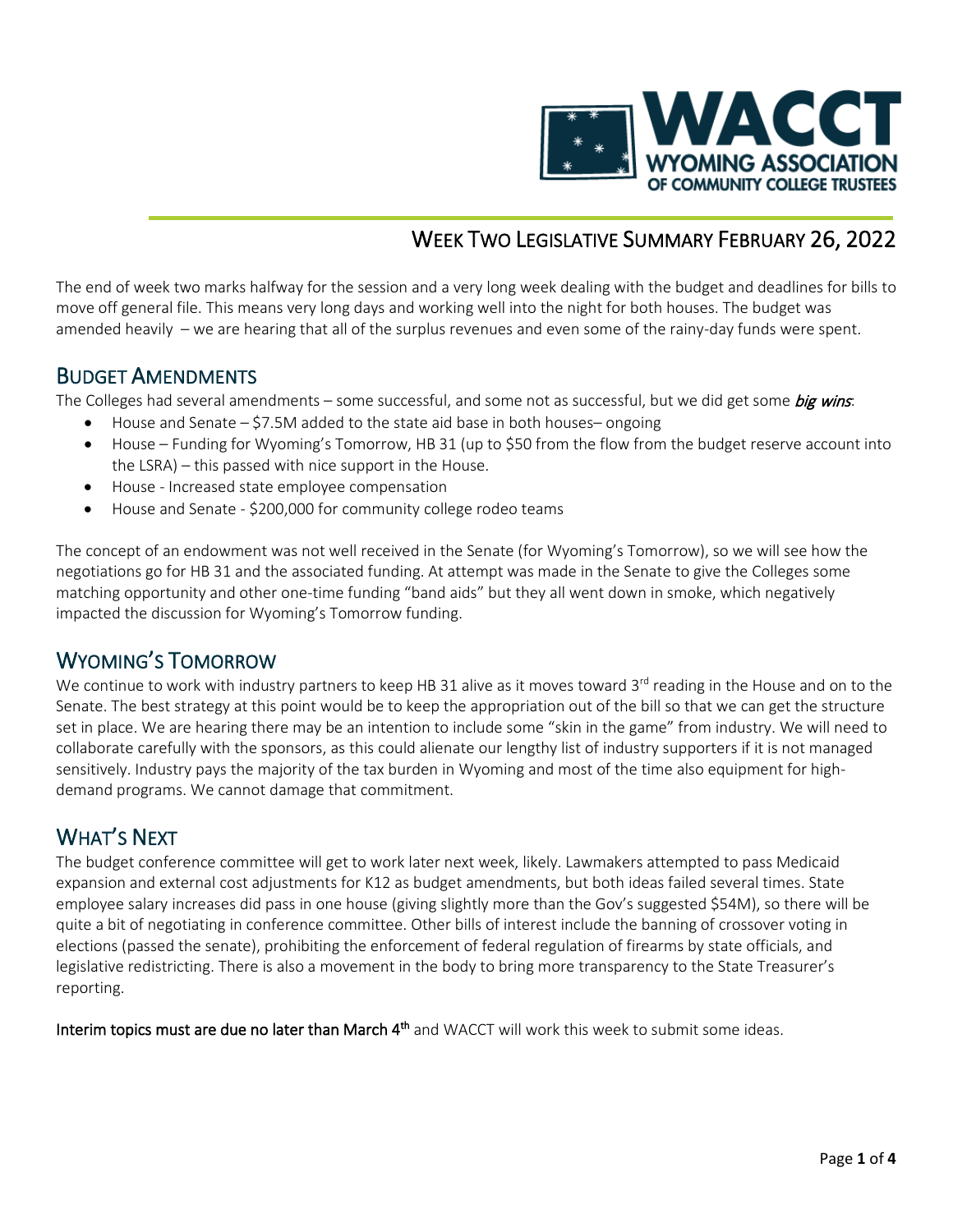Thank you to everyone who was able to attend the WACCT Board meeting and legislative breakfast this week. We have a new favorite event during the session, and I heard wonderful things from legislators too.

We continue to thank our sponsors for their support!

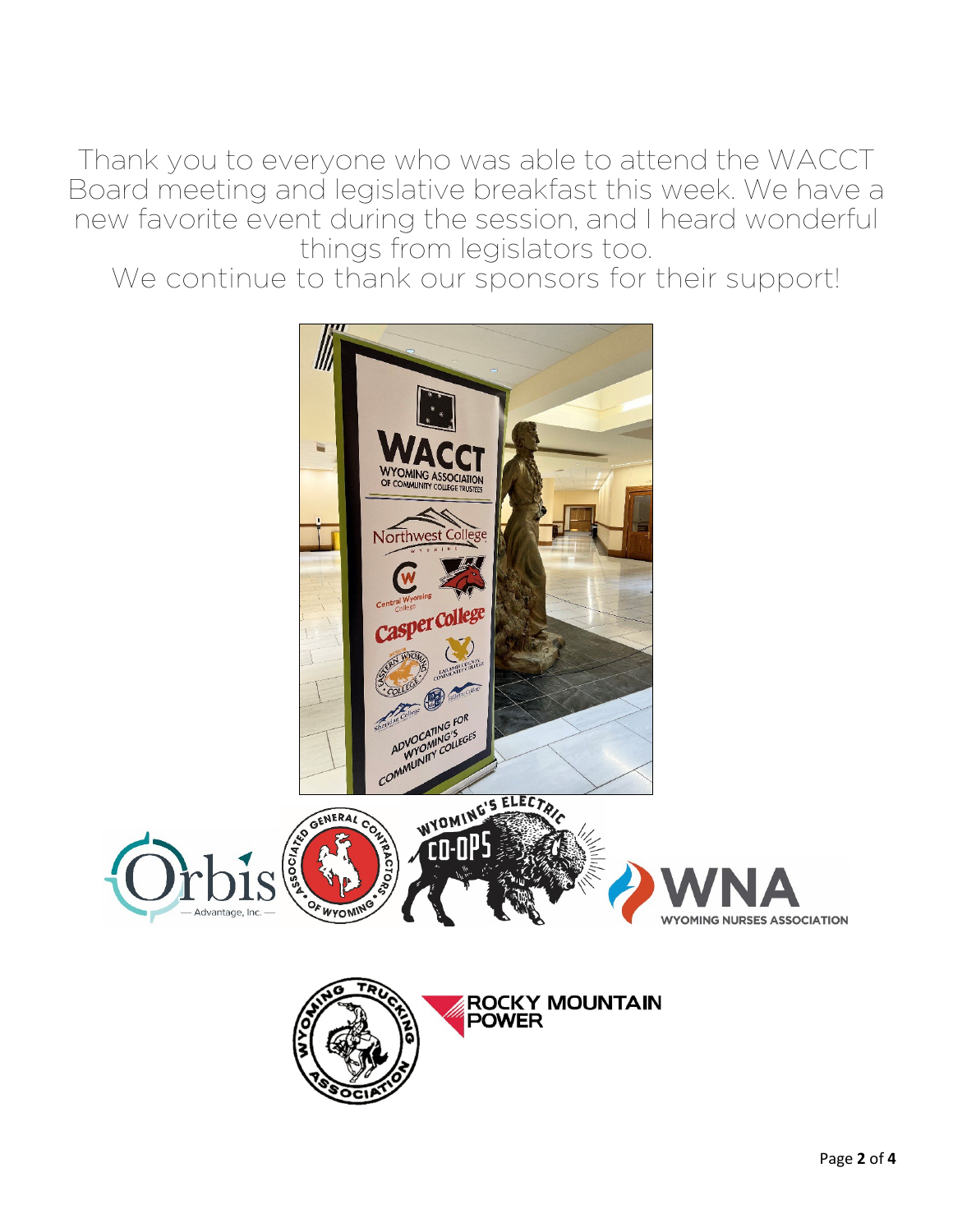

### **BILLS OF INTEREST THIS WEEK**

- HB 29 Hathaway Scholarship Amendments passed the House. In Senate Education 2/28
- HB 31 Wyoming's Tomorrow Scholarship Program passed  $2^{nd}$  reading in the House. The appropriation was removed from the bill.
	- [WACCT Support for HB 31](https://www.wacct.org/wp-content/uploads/Support-HB31-Wyomings-Tomorrow.pdf)
	- [Industry Support for HB 31](https://www.wacct.org/wp-content/uploads/2022-0212-WBA-wyomingtomorrow.pdf)
- HB 147 Cash Based Budget Development passed COW in the House
- SF 43 Community College Trustee Election passed unanimously in the Senate
- SF 50 Government waste, fraud, abuse, and whistleblower protection  $-$  Passed 2<sup>nd</sup> reading in the Senate
- SF 67 State Funded Capital Construction passed the Senate and House Appropriations Committee
- SF 69 Property Tax Limits Died in Senate Ag